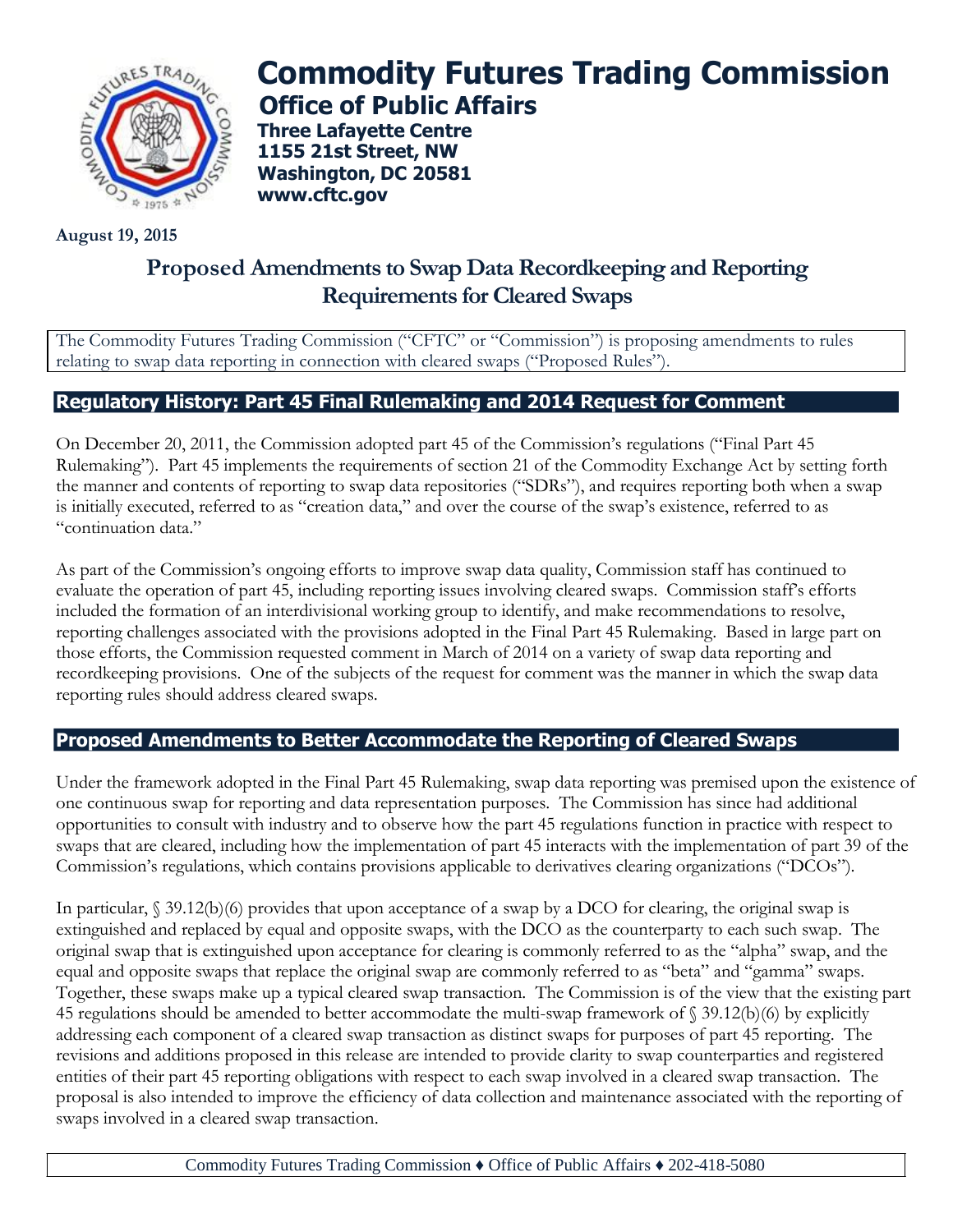#### **Newly defined terms**

The Proposed Rules define the terms "original swap" and "clearing swaps" for use throughout part 45 in order to help clarify reporting obligations for each swap involved in a cleared swap transaction. An "original swap" is defined as a swap that has been accepted for clearing by a DCO. Swaps commonly known as alphas would fall within this definition. A swap executed on a swap execution facility ("SEF") or designated contract market ("DCM") or off-facility would thus become an "original swap" for purposes of part 45 by virtue of its acceptance for clearing by a DCO.

The Proposed Rules define a "clearing swap" as a swap created pursuant to the rules of a DCO that has a DCO as a counterparty, including any swap that replaces an original swap that was extinguished upon acceptance of such original swap by the DCO for clearing. A "clearing swap" would thus encompass: (1) swaps to which the DCO is a counterparty and that replace an original swap (i.e. swaps commonly known as betas and gammas) and (2) all other swaps to which the DCO is a counterparty (even if such swap does not replace an original swap).

#### **Creation data reporting and choice of SDR**

The Proposed Rules explicitly establish DCOs as the reporting counterparty for "clearing swaps" and require DCOs to report creation data for each "clearing swap" as soon as technologically practicable after acceptance of an "original swap" by a DCO for clearing (in the event that the "clearing swap" replaces an "original swap") or as soon as technologically practicable after execution of the "clearing swap" (in the event that the "clearing swap" does not replace an "original swap"). The existing creation data reporting requirements for swaps other than "clearing swaps" would remain largely unchanged.

The Proposed Rules would provide that for swaps executed on or pursuant to the rules of a SEF/DCM (including swaps that become "original swaps"), the SEF/DCM would have the obligation to choose the SDR to which creation data for that swap is reported. For all other swaps (including for off-facility swaps and "clearing swaps"), the reporting counterparty would have the obligation to choose the SDR.

The Proposed Rules would also remove the existing confirmation data reporting requirements for swaps that are intended to be cleared at the time of execution. Under the Proposed Rules, SEFs/DCMs and reporting counterparties would continue to be required to report primary economic terms ("PET") data as part of their creation data reporting, but would no longer be required to report confirmation data for swaps that are intended to be submitted to a DCO at the time of execution. Instead, the DCO would be required to report both PET and confirmation data for "clearing swaps" as part of its creation data reporting obligations. Requiring an additional set of confirmation data reporting for a terminated "original swap," in addition to PET data, would be unnecessary and provide little benefit.

#### **Continuation data reporting**

The Proposed Rules would require a DCO to report all continuation data for "original swaps," including terminations, to the SDR to which such "original swap" was reported, and require such SDR to accept and record the termination. Under the proposed rules, such continuation data must include the following data fields: (i) the legal entity identifier ("LEI") of the SDR to which each "clearing swap" that replaced a particular "original swap" was reported by the DCO; (ii) the unique swap identifier ("USI") of the "original swap that was replaced by the "clearing swaps"; and (iii) the USIs for each of the "clearing swaps" that replace the "original swap." Together, these fields will help data users link each component of a cleared swap transaction, even if the component parts are reported to different SDRs.

The Proposed Rules also remove the existing requirement that an SD/MSP reporting counterparty report daily valuation data for cleared swaps. Under the Proposed Rules, the DCO would be the only counterparty required to report continuation data, including valuations, for "clearing swaps." Aside from this, the existing continuation data requirements for swaps that qualify as "clearing swaps" (and for uncleared swaps) would remain largely unchanged.